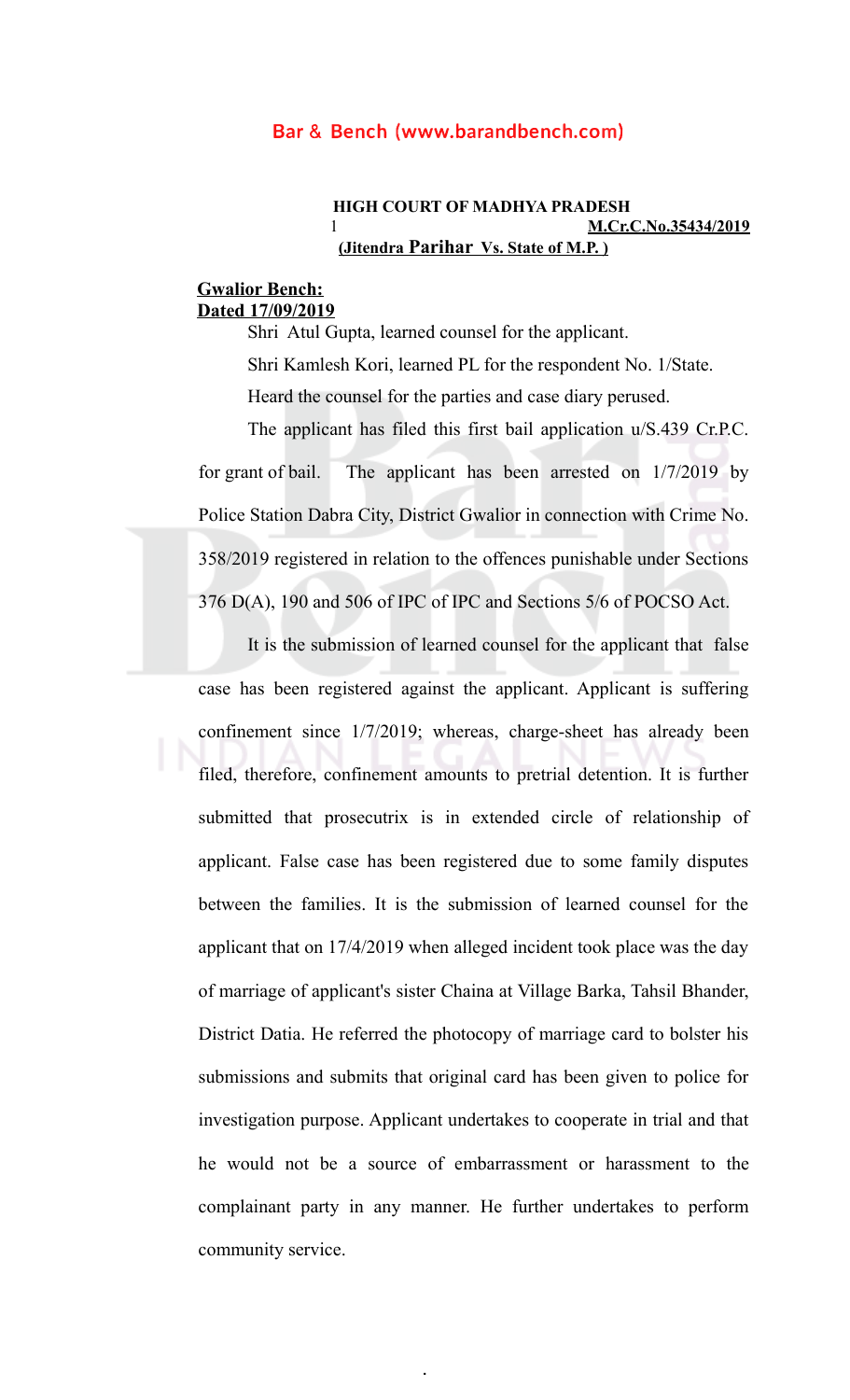#### **HIGH COURT OF MADHYA PRADESH** 2 **M.Cr.C.No.35434/2019 (Jitendra Parihar Vs. State of M.P. )**

Learned counsel for the State on the basis of case diary opposed the prayer made by the applicant.

Considering the submissions advanced by learned counsel for the applicant, the fact situation of the case, but without expressing any opinion on merits of the case, this application is allowed and it is directed that the applicant be released on bail on furnishing a personal bond in the sum of **Rs. 50,000/- (Rs. Fifty Thousand only)** with one solvent surety of like amount to the satisfaction of the concerned trial Court.

This order will remain operative subject to compliance of the following conditions by the applicant :-

- 1. The applicant will comply with all the terms and conditions of the bond executed by him;
- 2. The applicant will cooperate in the investigation/trial, as the case may be;
- 3. The applicant will not indulge himself in extending inducement, threat or promise to any person acquainted with the facts of the case so as to dissuade him/her from disclosing such facts to the Court or to the Police Officer, as the case may be;
- 4. The applicant shall not commit an offence similar to the offence of which he is accused and **applicant would not be any source to embarrassment and harassment to complainant party in any manner in future;**
- 5. The applicant will not seek unnecessary adjournments during the trial;
- 6. The applicant will not leave India without previous permission of the trial Court/Investigating Officer, as the case may be;
- 7. The **applicant will not move in the vicinity of complainant party in future**;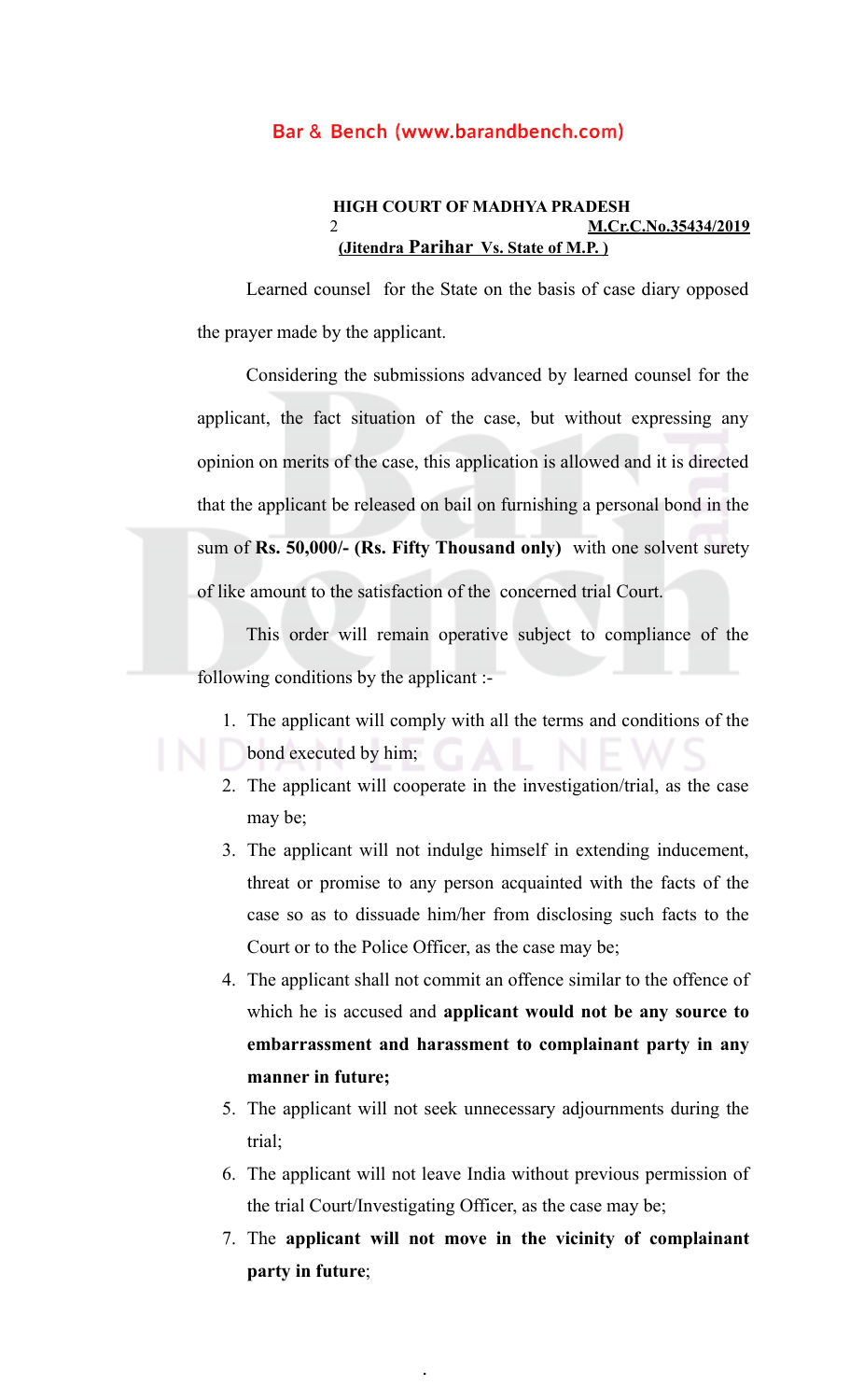# **HIGH COURT OF MADHYA PRADESH** 3 **M.Cr.C.No.35434/2019 (Jitendra Parihar Vs. State of M.P. )**

- 8. As per the undertaking and intent of the applicant and looking to the fact that water is depleting day by day and this area is anticipated to come under Zero Day zone, it is imperative that applicant must **install Water Harvesting System or Water Recharge System in their house in which she is residing within two months from today.** Applicant shall seek necessary permission required, if any, in this regard from the concerned departments including Collector and Municipality/Municipal Corporation or District and authorities shall facilitate and cooperate in this regard for installation of water recharge / harvesting system. Applicant shall have to maintain the said system in future on regular basis. After installation of system, applicant shall submit a report and compliance certificate (if required), as well as photographs in this regard before the registry of this Court, which shall be placed before this Court under the caption "Direction".
- 9. This direction is being given by this Court in peculiar fact situation and looking to the intent and desire of the applicant to do some work for the betterment of Environment and Community. It is earnestly expected that this act of applicant would create an atmosphere of awareness in the public regarding water conservation.
- 10.It is made clear that violation of any term or condition imposed by this Court would be seen sternly and trial Court shall inform this Court about defaults.

A copy of this order be sent to the District Judge and District Collector as well as trial Court concerned for compliance.

.

**Certified copy as per rules.**

**(Anand Pathak) Judge**

jps/-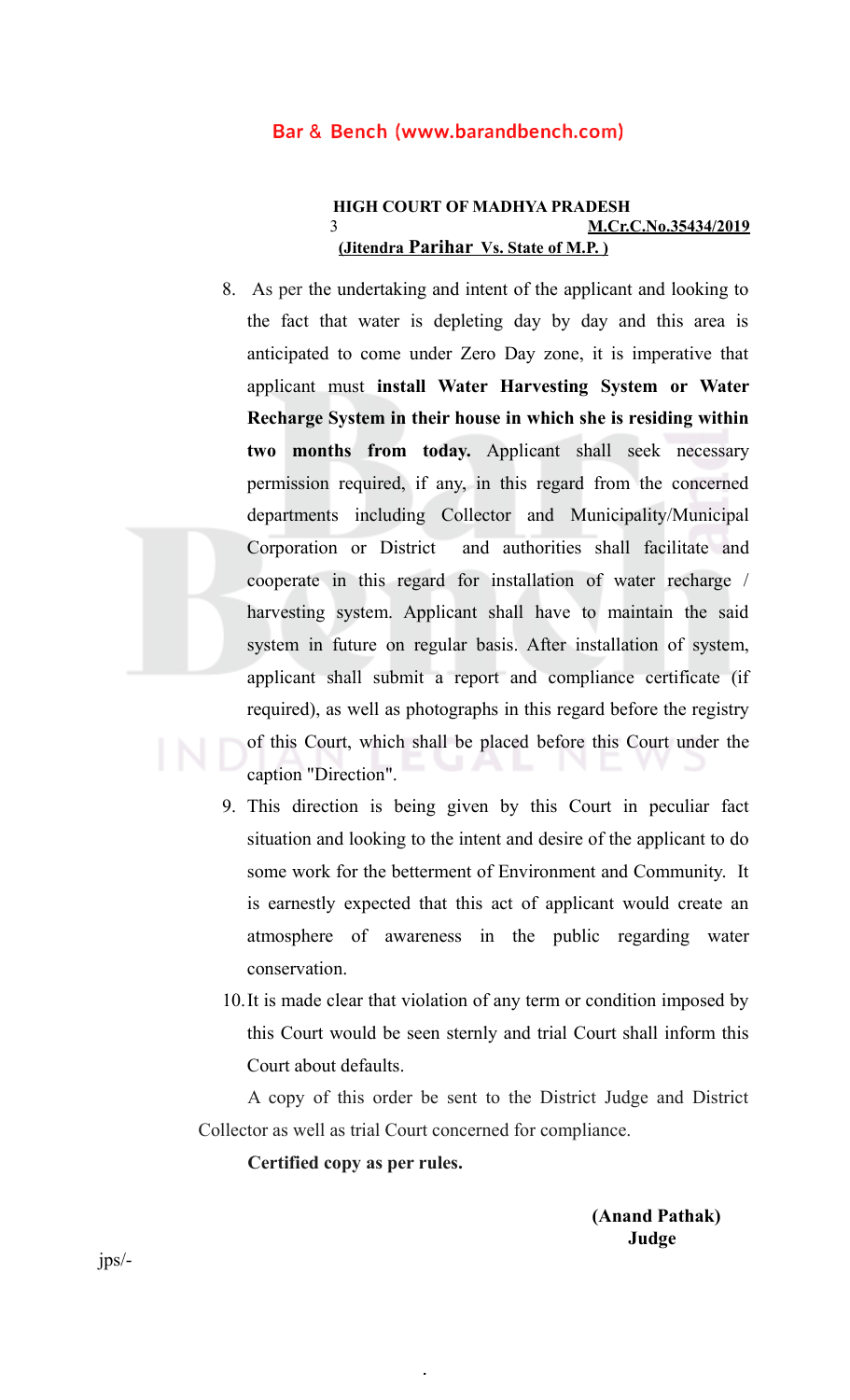#### **MADHYA PRADESH HIGH COURT**<br>**(1) (M.Cr.C.No** ( 1 ) **( M.Cr.C.No. 43927/2019) (Shivkumar Vs. State of M.P.)**

# **Gwalior Bench: Dated 22/10/2019**

Shri V.K.Saxena, learned senior counsel with Shri Manas Dubey, learned counsel for the applicant.

Shri Kamlesh Kori, learned PL for the respondent/State.

Learned counsel for the parties are heard on second bail application filed under Section 439 of the Cr.P.C. First bail application of the applicant stood dismissed as withdrawn vide order dated 26/9/2019.

Applicant is in custody since 16/5/2019 in relation to Crime No.651/2018 registered at Police Station Jaura, District Morena in reference to offences punishable under Section 307,147,148,149,323,294,341,336,324,506,201of IPC.

 It is the submission of learned counsel for the applicant that false case has been registered against the applicant and he is in confinement since 16/5/2019. As per the very nerration of story,only allegation against the applicant is that he was on spot and in possession of Mouser Gun. Medical opinion given by doctor creates more confusion then clarity when he says that injury appears to be caused either by hard and blunt object or by firearms. Charge-sheet has already been filed. Confinement amounts to pretrial detention. Co-accused Kalla has already been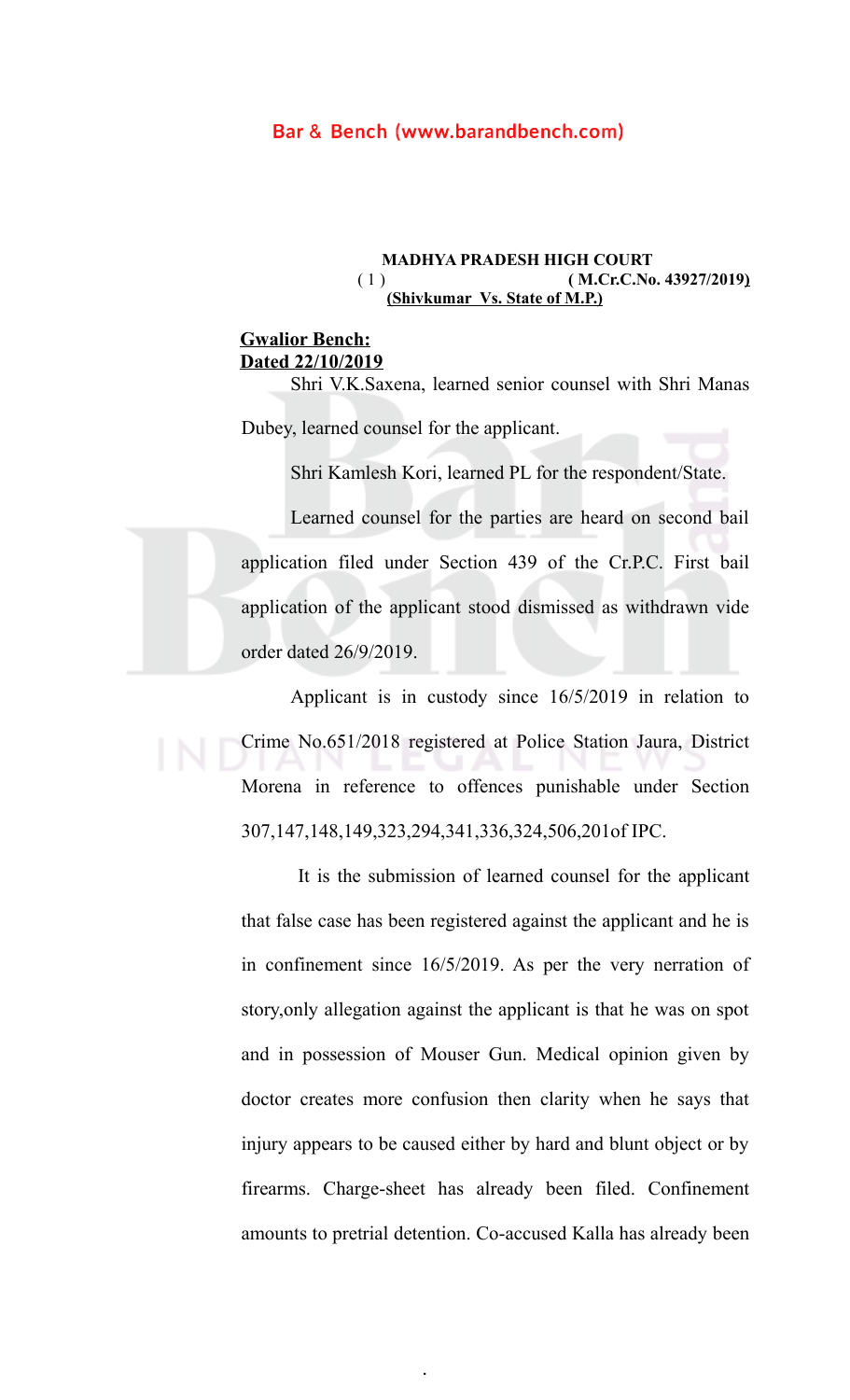#### **MADHYA PRADESH HIGH COURT** ( 2 ) **( M.Cr.C.No. 43927/2019) (Shivkumar Vs. State of M.P.)**

extended benefit of bail in M.Cr.C.No. 37964/2019 vide order dated 26/9/2019. Applicant undertakes that he will not move in the vicinity of complainant party and would not be a source of embarrassment or harassment to the complainant party. He further undertakes to perform community service.

Learned counsel for the State opposes the application and prayed for its rejection.

After hearing learned counsel for the applicant, this application is hereby allowed and it is directed that if applicant furnishes a fresh personal bond in the sum of **Rs.50,000/- (Rs. Fifty Thousand Only)** with one surety bond in the like amount to the satisfaction of trial Court and undertakes that he shall appear regularly during the trial and he shall not remain absent without prior leave of the Court, then he shall be released on bail. This order will remain operative subject to compliance of the following conditions by the applicant:-

1. The applicant will comply with all the terms and conditions of the bond executed by him;

2. The applicant will cooperate in the investigation/trial, as the case may be;

3. The applicant will not indulge himself in extending inducement, threat or promise to any person acquainted with the facts of the case so as to dissuade him from disclosing such facts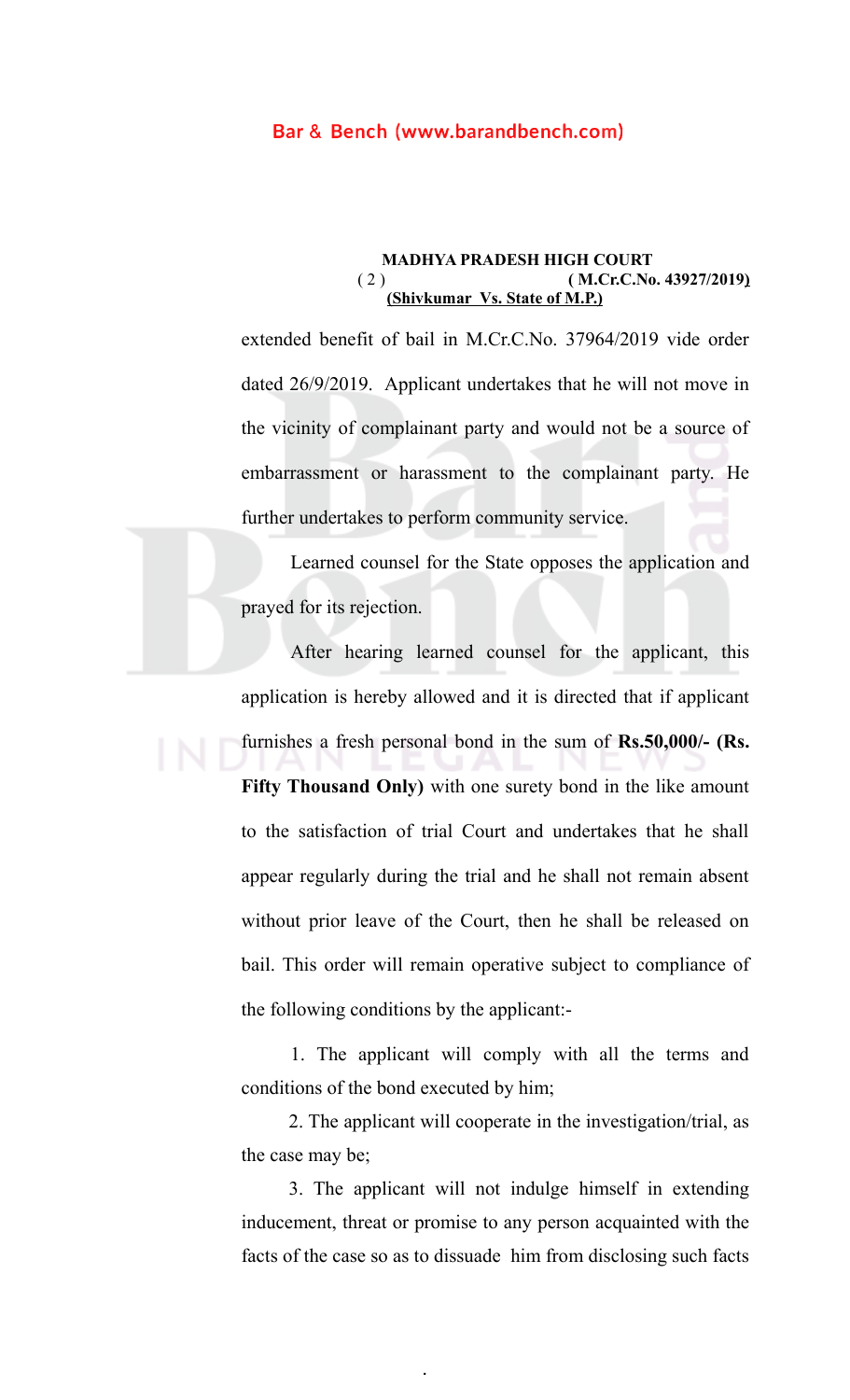#### **MADHYA PRADESH HIGH COURT** ( 3 ) **( M.Cr.C.No. 43927/2019) (Shivkumar Vs. State of M.P.)**

to the Court or to the Police Officer, as the case may be;

4. The applicant shall not commit an offence similar to the offence of which he is accused;

5. The applicant will not seek unnecessary adjournments during the trial;

6.The applicant will not leave India without previous permission of the trial Court/Investigating Officer, as the case may be and would not be a source of embarrassment or harassment to the complainant party in any manner.

7.As per the undertaking given by counsel on behalf of the applicant, it is hereby directed that applicant shall **plant 10 saplings (either fruit bearing trees or Neem/ Peepal); alongwith tree guards** or has to make arrangement for fencing for protection of the trees in his vicinity, because it is the duty of the applicant not only to plant the saplings but also to nurture them. "वृक्षारोपण के साथ, वृक्षापोषण भी आवश्यक है।"

 He shall plant saplings/ trees preferably of 6-8 ft., so that they would grow into full fledged trees at an early time. For ensuring the compliance, he shall have to submit all the photographs of plantation of trees/ saplings alongwith a report before the concerned trial Court within 30 days from the date of release of the applicant. The progress reports thereafter, shall be submitted by the applicant before the trial Court every month till conclusion of trial.

It is the duty of the trial Court to monitor the progress of the trees because human existence is at stake because of the environmental degradation and Court cannot put a blind fold over any casualness shown by the applicant regarding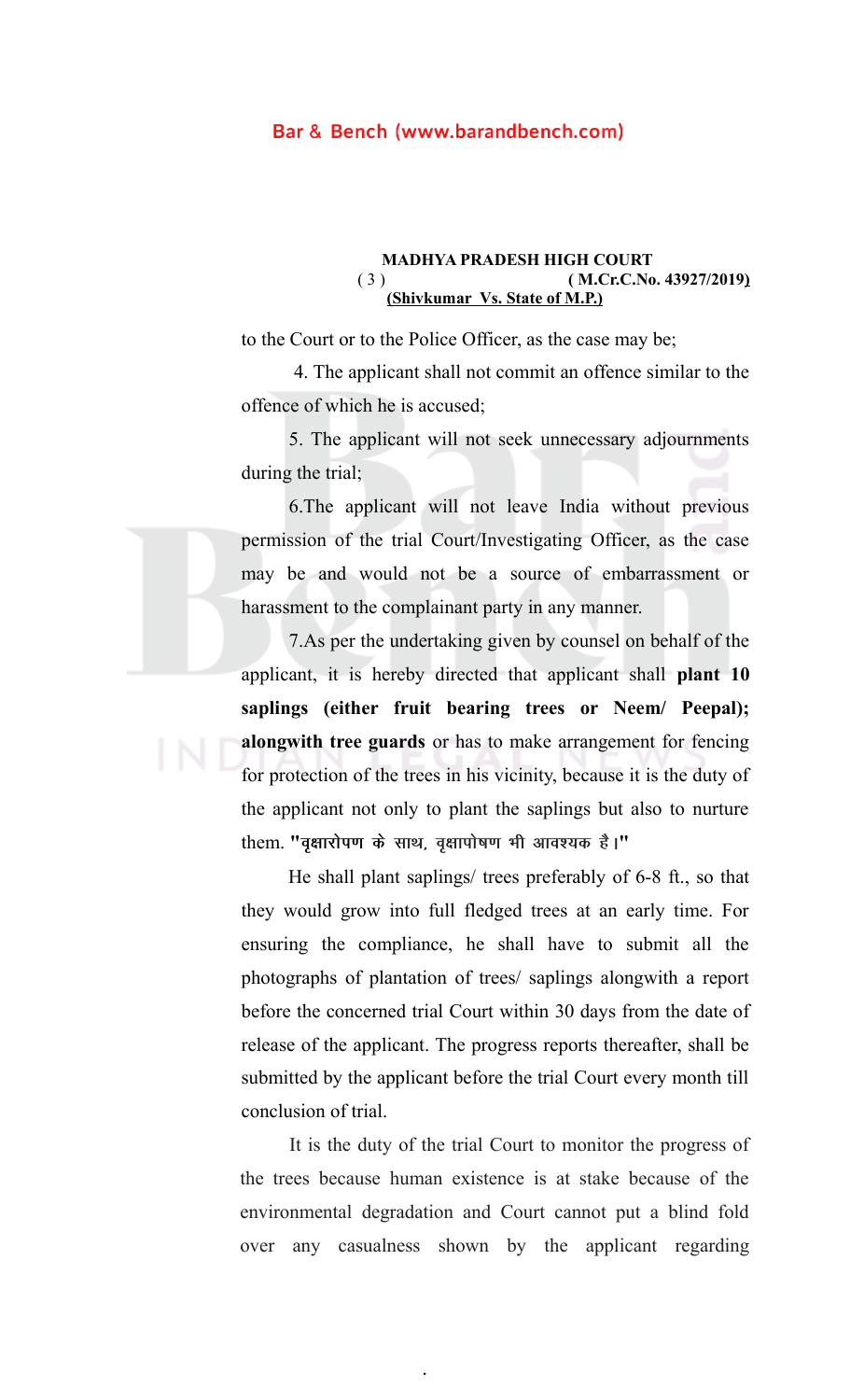#### **MADHYA PRADESH HIGH COURT** ( 4 ) **( M.Cr.C.No. 43927/2019) (Shivkumar Vs. State of M.P.)**

compliance. Therefore, applicant is directed to submit a report regarding progress of the trees and the compliance made by the applicant by placing a short report before this Court every two months (for next six months), which shall be placed under the **caption "Direction".**

Any default on behalf of applicant in plantation or caring of trees shall disentitle the applicant from enjoying the benefit of bail.

The applicant shall be at liberty to plant these saplings/ trees at an place of his choice, if he intends to protect the trees on his own cost by providing tree guards or fencing for which applicant shall have to bear necessary expanses for plantation of the trees and their measures for safeguard.

This direction is made by this Court as a test case to address the Anatomy of Violence and Evil by process of Creation and a step towards Alignment with Nature. The natural instinct of compassion, service, love and mercy needs to be rekindled for human existence as they are innately engrained attributes of human existence.

*"It is not the question of Plantation of a Tree but the Germination of a Thought."*

A copy of this order be sent to the Court concerned for compliance.

**Certified copy as per rules.**

.

 **(Anand Pathak) Judge**

jps/-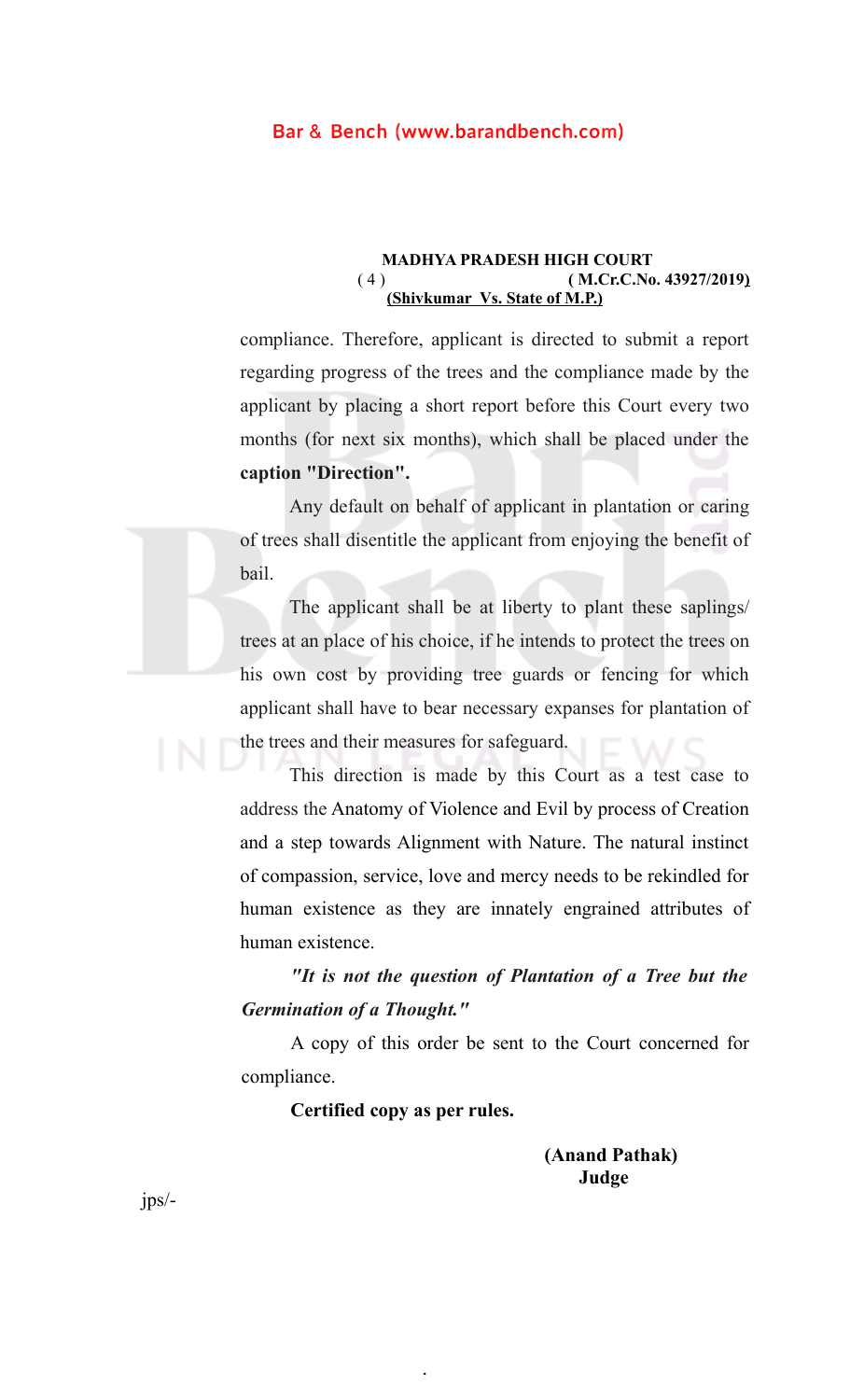# **HIGH COURT OF MADHYA PRADESH** 1 **M.Cr.C. No.46150/2019 (Banti Jatav Vs. State of M.P.)**

# **Gwalior Bench: Dated:29/11/2019**

Shri D.R.Sharma, learned counsel for the applicant.

Shri Naval Kishore Gupta, learned PL for the respondent-State.

Heard learned counsel for the parties and perused the case diary.

This is second bail application under Section 439 of Cr.P.C. on behalf of the applicant. First bail application of the applicant stood dismissed as withdrawn vide order 30/8/2019.

Applicant is in custody since 7/6/2019 in connection with Crime No.13/2019 registered at Police Station Banmore, District-Morena for the offence punishable under Sections 306, 376, 323 of IPC.

It is the submission of learned counsel for the applicant that case is of false implication and he is suffering confinement since 7/6/2019; whereas, charge-sheet has already been filed. Learned counsel for the applicant submits that dying declaration carried out on 3/6/2019 at 6.30 am is non-implicative in nature. Deceased/prosecutrix nowhere referred the name of applicant any where. It appears that after marg enquiry, applicant has been fastened with the liability of implication just to exert pressure. Confinement since 7/6/2019 amounts to pretrial detention. Applicant undertakes to cooperate in the trial and keep himself available as and when required by the trial Court. He further undertakes not to move in the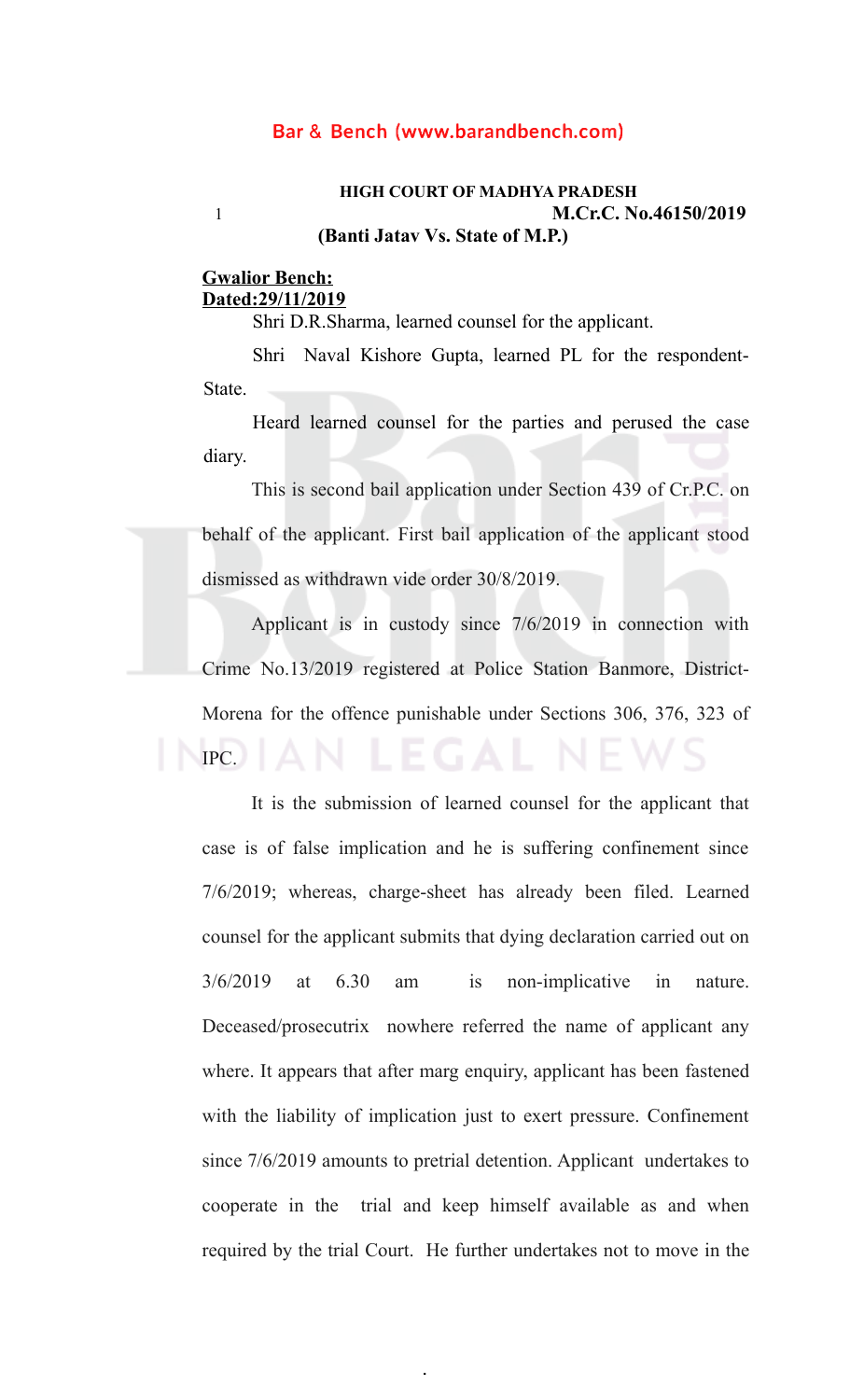# **HIGH COURT OF MADHYA PRADESH** 2 **M.Cr.C. No.46150/2019 (Banti Jatav Vs. State of M.P.)**

vicinity of the complainant party and would not be a source of harassment and embarrassment to the complainant in any manner and to do some community service as directed by this Court. He prayed for grant of bail.

Learned counsel for the respondent-state opposed the prayer and prayed for its dismissal.

Considering the submissions made by learned counsel for the parties as well as the fact that confinement amounts to pretrial detention, without expressing any opinion on merits of the case, the application filed under Section 439 of Cr.P.C. is allowed. It is directed that applicant shall be released on bail on furnishing a personal bond in the sum of **Rs.50,000/- (Rs. Fifty Thousand Only)** with one solvent surety of the like amount to the satisfaction of the trial Court concerned for his regular appearance before the trial Court concerned on the dates fixed by the Court during the trial.

This order will remain operative subject to compliance of the following conditions by the applicant:-

1. The applicant will comply with all the terms and conditions of the bond executed by him;

2. The applicant will cooperate in the investigation/trial, as the case may be;

3. The applicant will not indulge himself in extending inducement, threat or promise to any person acquainted with the facts of the case so as to dissuade him from disclosing such facts to the Court or to the Police Officer, as the case may be.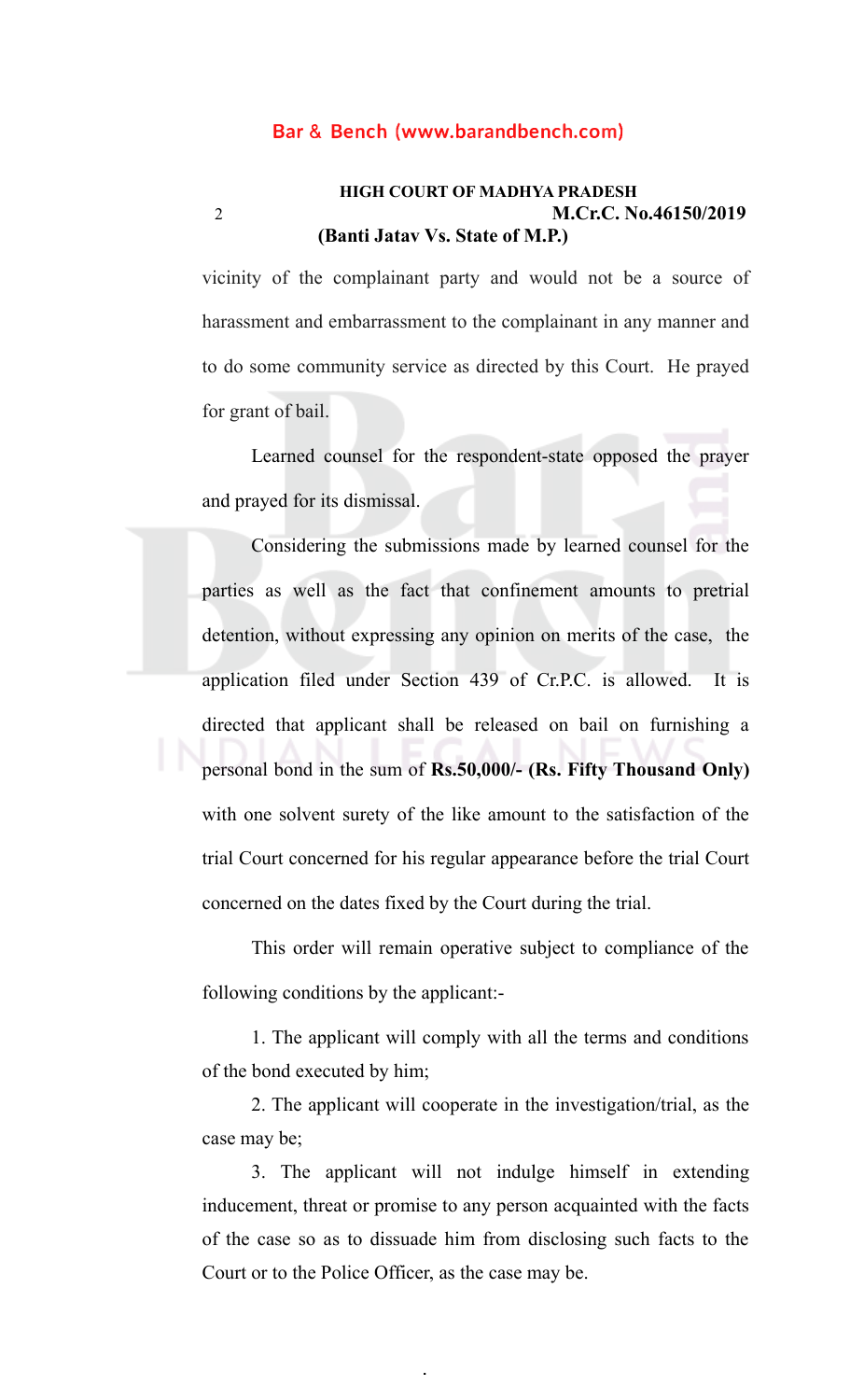# **HIGH COURT OF MADHYA PRADESH** 3 **M.Cr.C. No.46150/2019 (Banti Jatav Vs. State of M.P.)**

4. The applicant will not commit an offence similar to the offence of which he is accused and will not move in the vicinity of prosecutrix and also would not be a source of embarrassment or harassment to the complainant party in any manner;

5. The applicant will not seek unnecessary adjournments during the trial;

6. The applicant will not leave India without previous permission of the trial Court/Investigating Officer, as the case may be;and

7.Further, aforesaid extension of benefit of bail shall be subject to the condition that applicant shall serve the Primary Health Centre, Banmore, District Morena on **every Monday and Tuesday from 9 am to 1 pm** for one year and his role would be to assist the doctors/compounder while serving outdoor patients. **He would not be allowed to move inside the operation theater and private wards and shall not be a source of infection and discomfort to the patients and concerned duty doctors shall ensure this.** In **December, 2020** applicant shall submit a report about the works done by him and suggestions, if any for improvement of the system.

8.This direction is given looking to the age of the applicant so that he can get a chance to assimilate in the main stream. CMHO/Hospital Superintendent, District Morena shall permit the applicant to work in the outdoor patient department only while assisting the ward boys and male nurses to serve the patients. The services of the applicant shall also be utilized in maintaining cleanliness in the building and serving the patients and doing work like First Aid etc., so that applicant may inculcate some basis knowledge of First Aid or Emergency Care of patients which may be helpful for unforeseen exigencies or natural calamities wherein applicant may be helpful as a volunteer.

9.It is made clear that applicant shall not be a source of any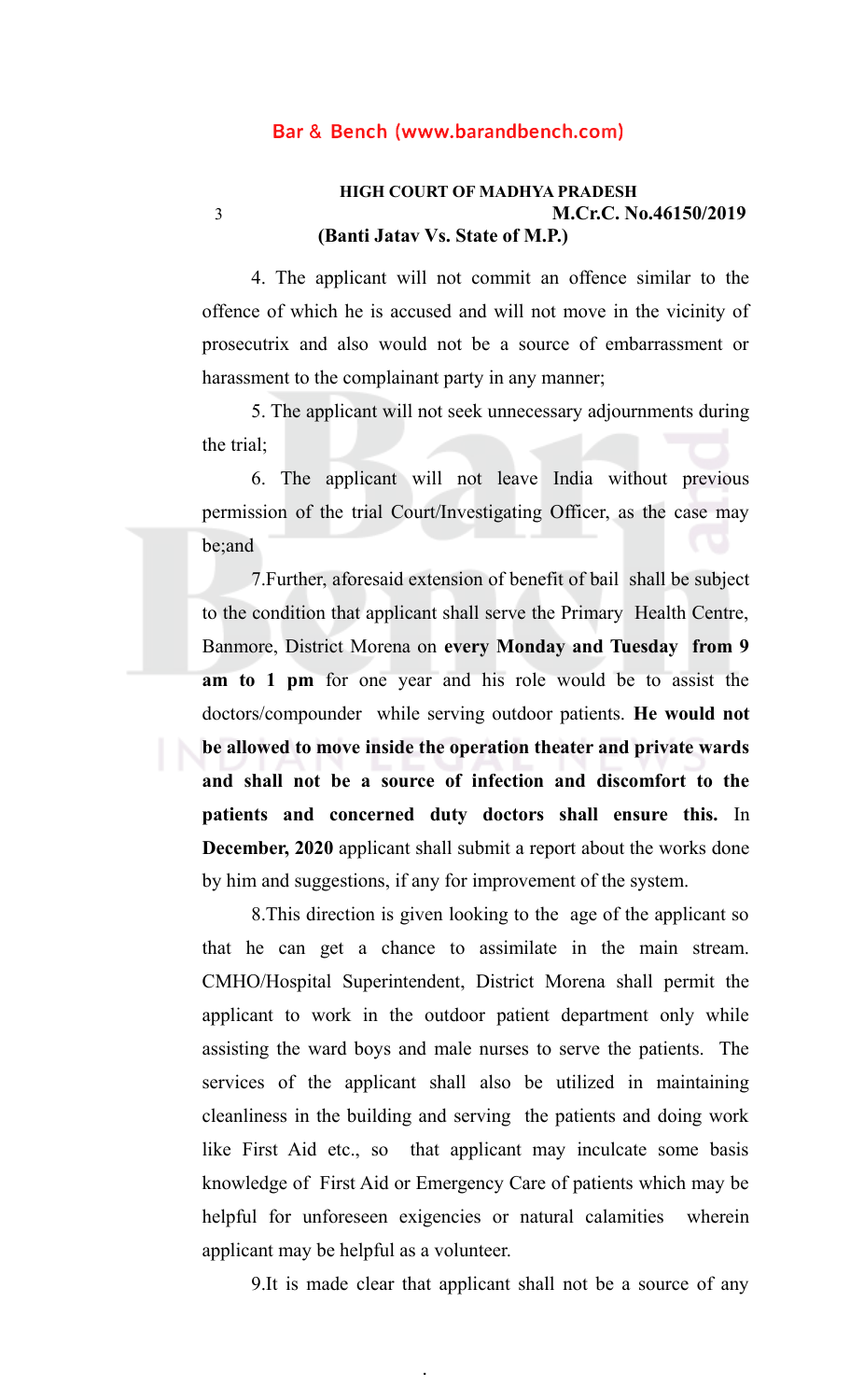# **HIGH COURT OF MADHYA PRADESH** 4 **M.Cr.C. No.46150/2019 (Banti Jatav Vs. State of M.P.)**

infection to the patients and would confine himself in the work of cleanliness, registration of patients or those works which may not endanger the interest of any patient.

**10.This direction is made by this Court as a test case to address the Anatomy of Violence and Evil by process of Creation and a step towards Alignment with Nature. The natural instinct of compassion, service, love and mercy needs to be rekindled for human existence as they are innately engrained attributes of human existence.**

**11.**Any breach of condition or any activity contrary to the interest of patients and public would render the applicant dis-entitled from the relief granted by this Court.

CMHO, District Morena be informed accordingly.

.

A copy of this order be sent to the trial Court concerned for compliance.

Certified copy as per rules.

**(Anand Pathak) jps/- Judge**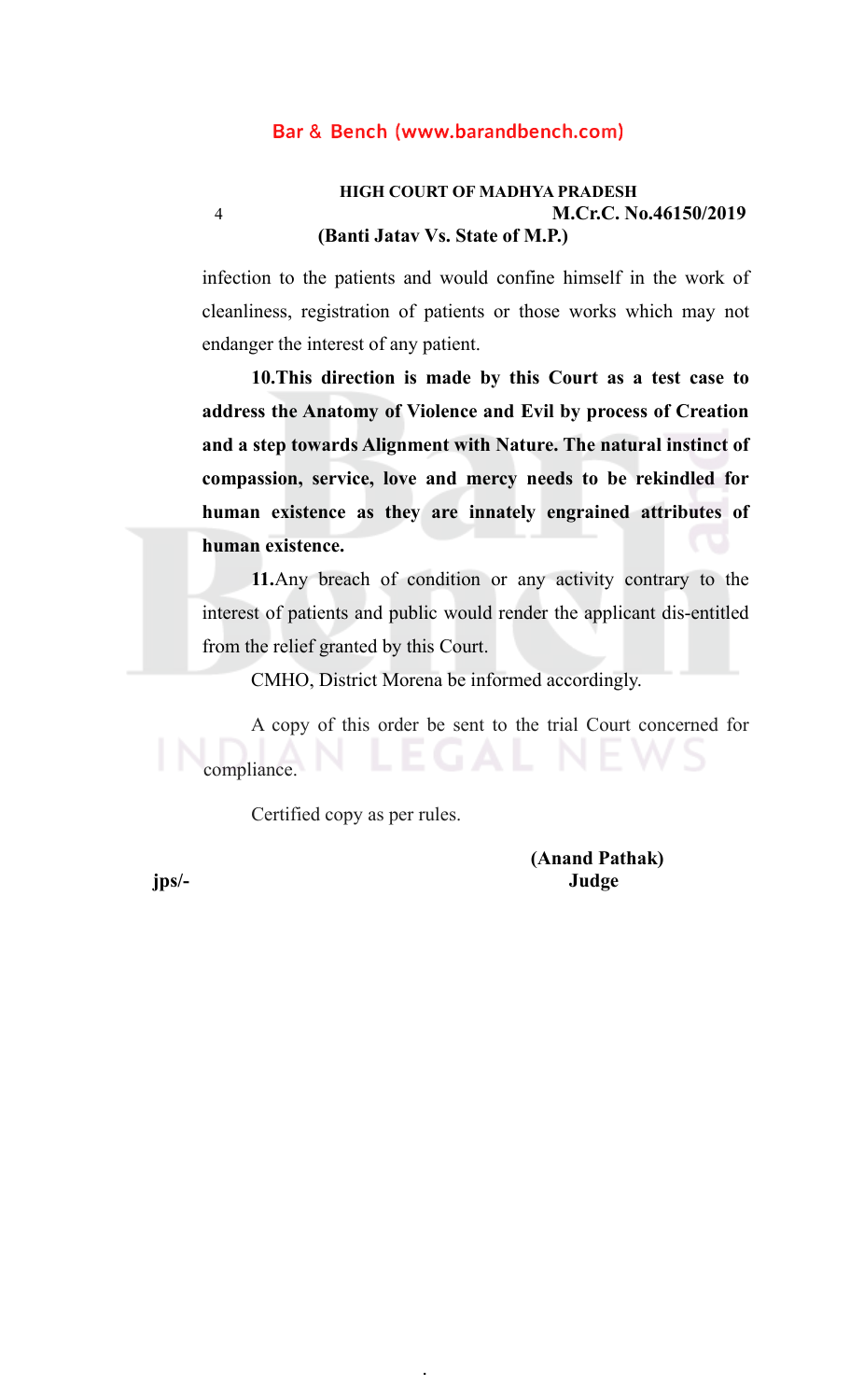# **THE HIGH COURT OF MADHYA PRADESH 1 M.Cr.C. No.52738/2019**

# **Rishi Ahirwar Vs. State of Madhya Pradesh & Anr. Gwalior Bench Dated: 18/12/2019**

Shri Kumar Gaurav Sharma, learned counsel for the applicant. Shri Aditya Singh, learned PP for respondent/State. Shri Rajiv Upadhyay, learned counsel for the complainant. With consent heard finally.

The applicant has filed this first application under Section 439 of Cr.P.C for grant of bail, who has been arrested and is in custody since 8-12-2019 in connection with Crime No.259/2019 registered at Police Station, Sadora, District Morena, for the offence punishable under Sections 354, 457 of IPC and Sections 7/8 of the Protection of Children from Sexual Offences Act, 2012.

It is the submission of learned counsel for the applicant that false case has been registered against him and he is suffering confinement since 8-12-2019. He was Patwari and under the elated feeling he overreached his authority, but now feels that he would correct his ways and would not misuse his position. Although he denied the allegation in *toto*, he learnt the lesson hardway. It is further submitted that both the parties belong to same family, and therefore, it was a case arising out of personal dispute between the family. He undertakes to cooperate in investigation/trial and would not be a source of embarrassment/harassment to the complainant party in any manner. He undertakes to perform community service to purge his guilt, if any. Learned counsel for the applicant on the basis of an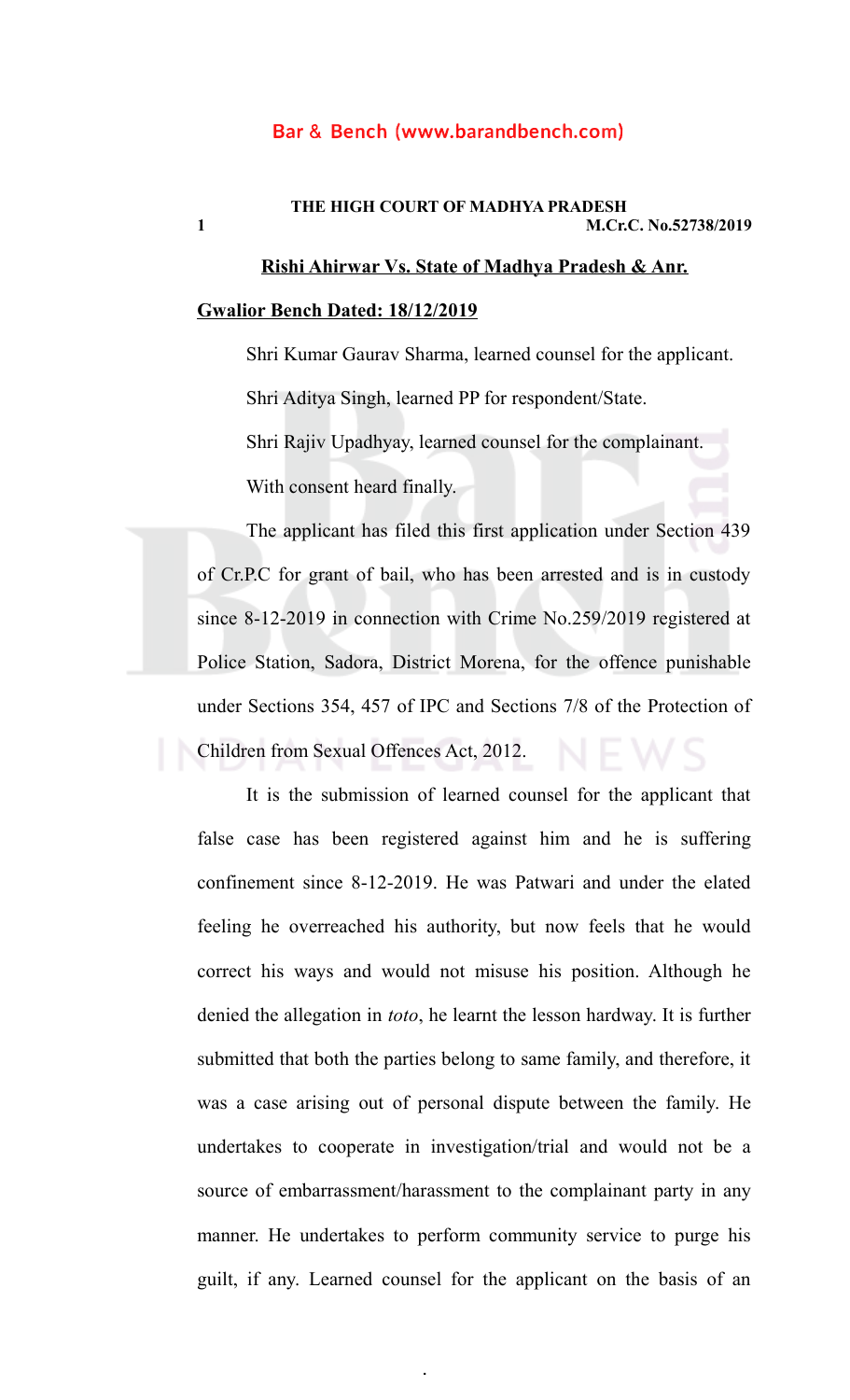**2 M.Cr.C. No.52738/2019**

application supported with affidavit submits that he is ready to do community service by way of blood donation. Thus, prayed for bail.

Learned Public Prosecutor for the State as well as learned counsel for the complainant opposed the prayer and prayed for dismissal of the application.

Considering the submissions advanced, looking to the facts and circumstances of the case, but without commenting on the merits of the case, the application is allowed. It is directed that the applicant shall be released on bail on his furnishing personal bond in the sum of **Rs.2,00,000/- (Rupees Two Lac Only)**, with two solvent sureties of the like amount to the satisfaction of the Trial Court concerned.

This order will remain operative subject to compliance of the following conditions by the applicant:-

- 1. आवेदक स्वंय द्वारा निष्पादित बंद पत्र की समस्त निबंधनो एवं शर्तो का अनुपालन करेगा।
- 2. अावेदक अन्वेषण/विचारण में प्रकरण एवं निर्देशानुसार सहयोग करेगा।
- 3. आवेदक मामले के तथ्यों से परिचित किसी भी व्यक्ति को प्रलोभन, धमकी अथवा वचन देने में स्वयं को लिप्त नहीं करेगा, जो कि उसे/उसको ऐसे तथ्यों को न्यायालय या पुलिस अधिकारी से प्रकटीकरण करने से प्रवरित करे, जैसी भी स्थिति हो,
- 4. आवेदक जिस अपराध के लिए दोषी है उस प्रकार का समान अपराध कारित नहीं करेगा ।
- 5. अावेदक विचारण के दौरान अनावश्यक स्थगन की मॉग नही करेगा।
- 6. अावेदक विचारण न्यायालय / अन्वेषण अधिकारी की पूर्व अनुमति के बिना भारत नही छोडेगा। जैसी भी स्थिति हो एवं,
- 7. एतद द्वारा यह निर्देशित किया जाता है कि आवेदक 50 पौधों का (फल देने वाले पेड़ अथवा नीम/पीपल) रोपण करेगा तथा उसे अपने आस पड़ोस में पेड़ों की सुरक्षा के लिए बाड़ लगाने की व्यवस्था करनी होगी ताकि पौधे सुरक्षित रह सके। आवेदक का यह कर्तव्य है कि न केवल पौधों को लगाया जाऐ, बल्कि उन्हें पोषण भी दिया जाए। "**वृक्षारोपण के साथ, वृक्षापोषण भी आवश्यक है।''** आवेदक विशेषतः 6–8 फीट  $\vec{a}$ के पौधे / पेड़ों को लगायेगा ताकि वे शीघ्र ही पूर्ण विकसित हो सकें। अनुपालन सुनिश्चित करने के लिए, आवेदक को रिहा किये जाने की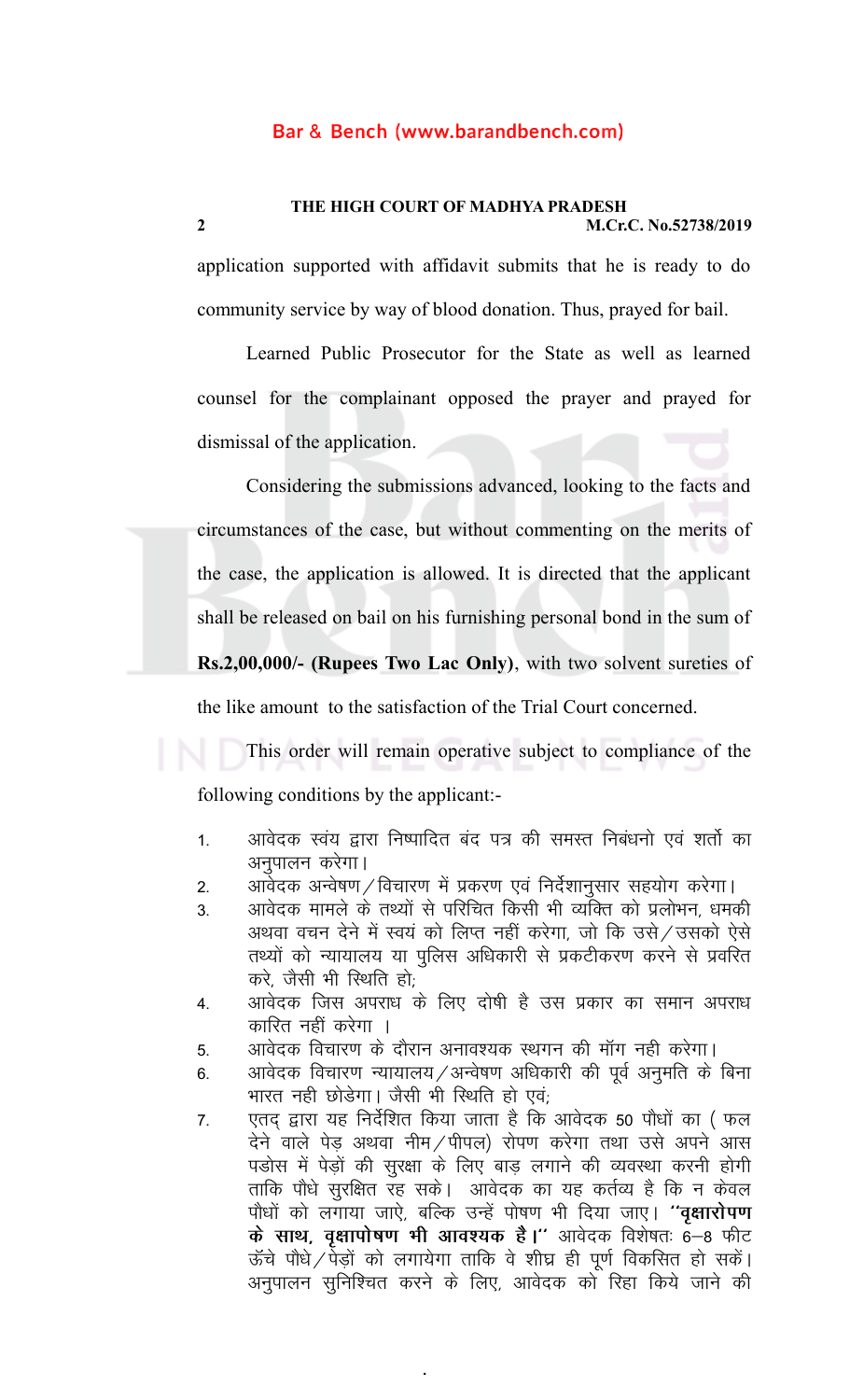# **THE HIGH COURT OF MADHYA PRADESH**

**3 M.Cr.C. No.52738/2019**

दिनांक से 30 दिनों के भीतर संबंधित विचारण न्यायालय के समक्ष वृक्षों / पौधों के रोपण के सभी फोटो प्रस्तुत करना होगें। तत्पश्चात्, विचारण के समापन तक हर तीन महीने में आवेदक के द्वारा विचारण न्यायालय के समक्ष प्रगति रिपोर्ट प्रस्तुत की जाएगी ।

वृक्षों की प्रगति पर निगरानी रखना विचारण न्यायालय का कर्तव्य है क्योंकि पर्यावरण क्षरण के कारण मानव अस्तित्व दांव पर है और न्यायालय अनुपालन के बारे में आवेदक द्वारा दिखाई गई किसी भी लापरवाही को नजर अंदाज नही कर सकता है। इसलिए आवेदक को पेड़ों की प्रगति और आवेदक द्वारा अनुपालन के संबंध में एक रिपोर्ट प्रस्तुत करने के लिए निर्देशित किया जाता है एवं आवदेक द्वारा किये गये अनुपालन की एक संक्षप्ति रिपेार्ट इस न्यायालय के समक्ष प्रत्येक तीन माह में (अगले छः महीनों के लिए) रखी जायेगी जिसे कि "निर्देश " शीर्ष के अंतर्गत रखा जाएगा।

वृक्षारोपण में या पेड़ों की देखभाल में आवेदक की ओर से की गई कोई भी चूक आवेदक को जमानत का लाभ लेने से वंचित कर सकती है ।

आवेदक को अपनी पसंद के स्थान पर इन पौधों / पेडों को रोपने की स्वतंत्रता होगी, यदि वह इन रोपे गये पेडों की ट्री गार्ड या बाड़ लगाकर रक्षा करना चाहता है, अन्यथा आवेदक को वृक्षों के रोपण के लिए तथा उनके सुरक्षा उपायों के लिए आवश्यक खर्च वहन करना होगें। इस न्यायालय द्वारा यह निर्देश एक परीक्षण प्रकरण के तौर

पर दिए गए हैं ताकि हिंसा और बुराई के विचार का प्रतिकार, सृजन एवं प्रकृति के साथ एकाकार होने के माध्यम से सामं**ाजस्य** स्थापित किया जा सके। वर्तमान में मानव अस्तित्व के आवश्यक अंग के रूप में दया, सेवा, प्रेम एवं करूंणा की प्रकृति **को** विकसित करने की आवश्यकता है क्योंकि यह मानव जीवन की मूलभूत प्रवृतियां हैं और मानव अस्तित्व को बनाए रखने के लिए इनका पुनर्जीवित होना आवश्यक **है**।

<u>''यह प्रयास केवल एक वृक्ष के रोपण का प्रश्न न होकर</u> बल्कि एक विचार के अंकूरण का है।''

 **As per the submission of counsel for the applicant on the basis of instruction so received, if applicant at all intents to donate blood then he is at liberty to do so at J.A.Hospital, Blood Bank** under scheme of "रक्तदान महादान समिति" as per his convenience. It is **made clear that it is purely optional and concerned Doctor/Para Medical Staff shall ensure the Health and General Well Being of the applicant and do all necessary prerequisite tests of applicant before taking blood.** 

.

The applicant's efforts regarding blood donation are